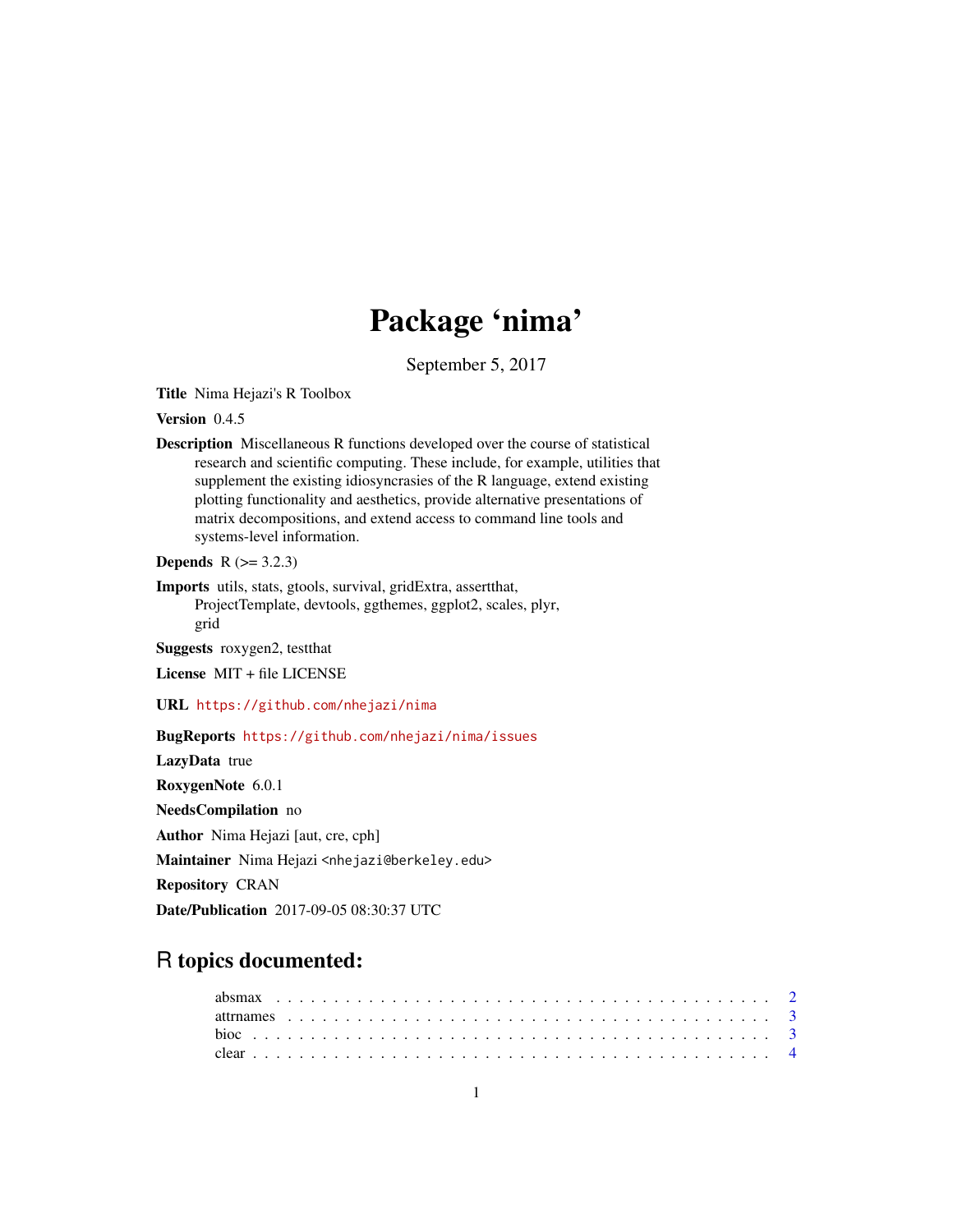#### <span id="page-1-0"></span> $2\overline{a}$  absmax

| commas                                                                                                                                                                                                                                   | $\overline{4}$ |
|------------------------------------------------------------------------------------------------------------------------------------------------------------------------------------------------------------------------------------------|----------------|
| compFun<br>and a constitution of the contract of the construction of the construction of the construction of the construction of the construction of the construction of the construction of the construction of the construction of the | 5              |
|                                                                                                                                                                                                                                          | 6              |
|                                                                                                                                                                                                                                          | 6              |
|                                                                                                                                                                                                                                          | 7              |
|                                                                                                                                                                                                                                          | 7              |
|                                                                                                                                                                                                                                          | 8              |
|                                                                                                                                                                                                                                          | 8              |
|                                                                                                                                                                                                                                          | 9              |
| newpkg                                                                                                                                                                                                                                   | 9              |
|                                                                                                                                                                                                                                          | <b>10</b>      |
|                                                                                                                                                                                                                                          | - 10           |
|                                                                                                                                                                                                                                          | -11            |
|                                                                                                                                                                                                                                          | -11            |
| arD.                                                                                                                                                                                                                                     | - 12           |
|                                                                                                                                                                                                                                          | -13            |
|                                                                                                                                                                                                                                          | -13            |
|                                                                                                                                                                                                                                          | -13            |
| uniglen                                                                                                                                                                                                                                  | -14            |
|                                                                                                                                                                                                                                          |                |

#### **Index** [15](#page-14-0)

absmax *Maximum of Absolute Values of Vector*

#### Description

Take the maximum of the absolute values of an input vector.

### Usage

absmax(x, na.rm = FALSE)

#### Arguments

|       | A numeric vector or array.                                     |
|-------|----------------------------------------------------------------|
| na.rm | A logical indicating whether missing values should be removed. |

#### Value

The maximum of the absolute values of elements of the input vector.

#### Examples

 $x \leq -c(5, 3, -9, -100, 3.14159, 7.5)$ absmax(x)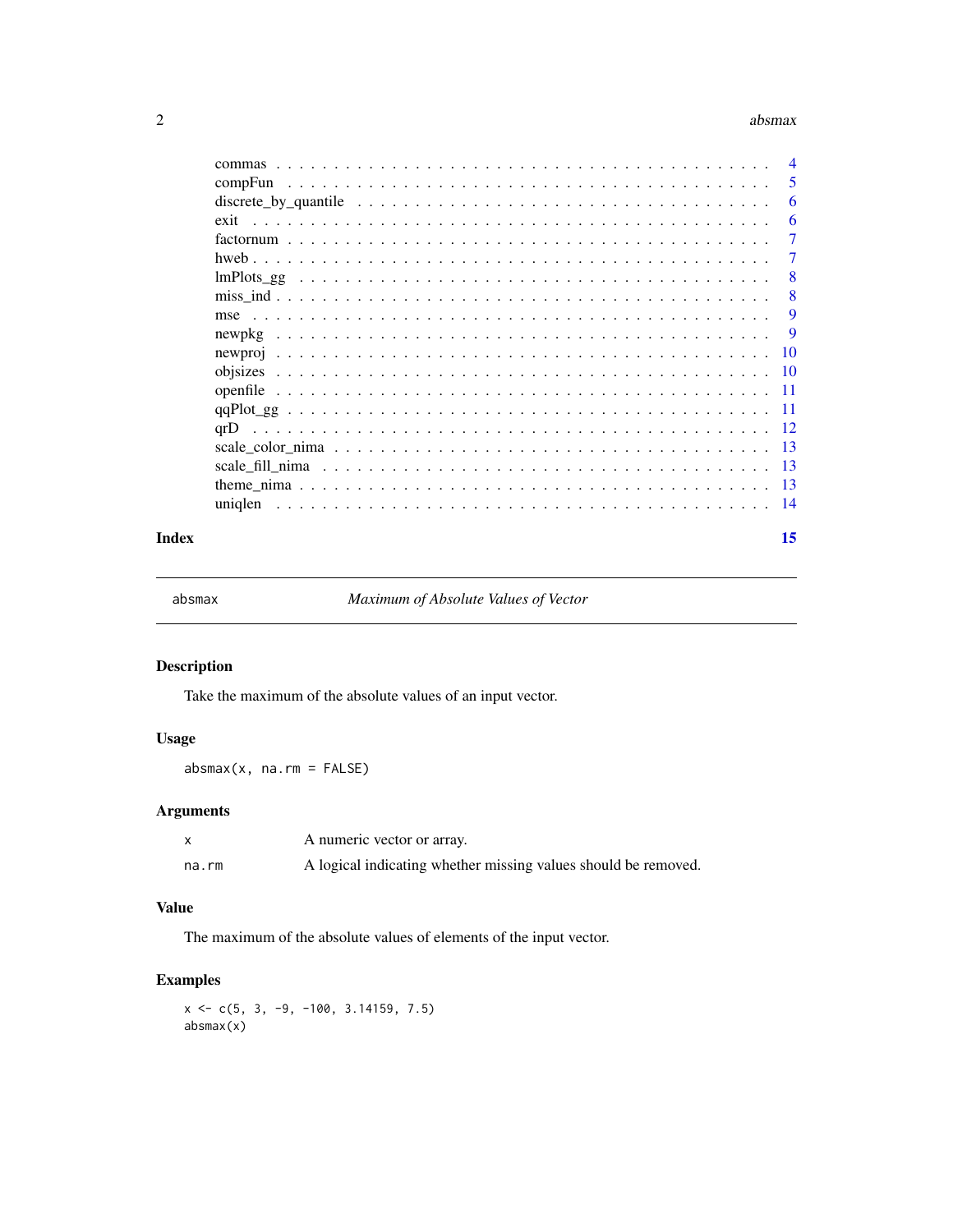<span id="page-2-0"></span>

Get the names of the attributes of an input object.

#### Usage

```
attrnames(obj)
```
#### Arguments

obj Any object.

#### Value

Vector of character strings with the names of the attributes.

#### Examples

 $x \leftarrow \text{matrix}(1:100, \text{ncol}=5)$ colnames(x) <- LETTERS[1:5] attrnames(x)

bioc *Conveniently Load Bioconductor*

#### Description

Load Bioconductor's "biocLite" function by wrapping "source".

#### Usage

bioc()

#### Details

Wrapper to source("https://bioconductor.org/biocLite.R")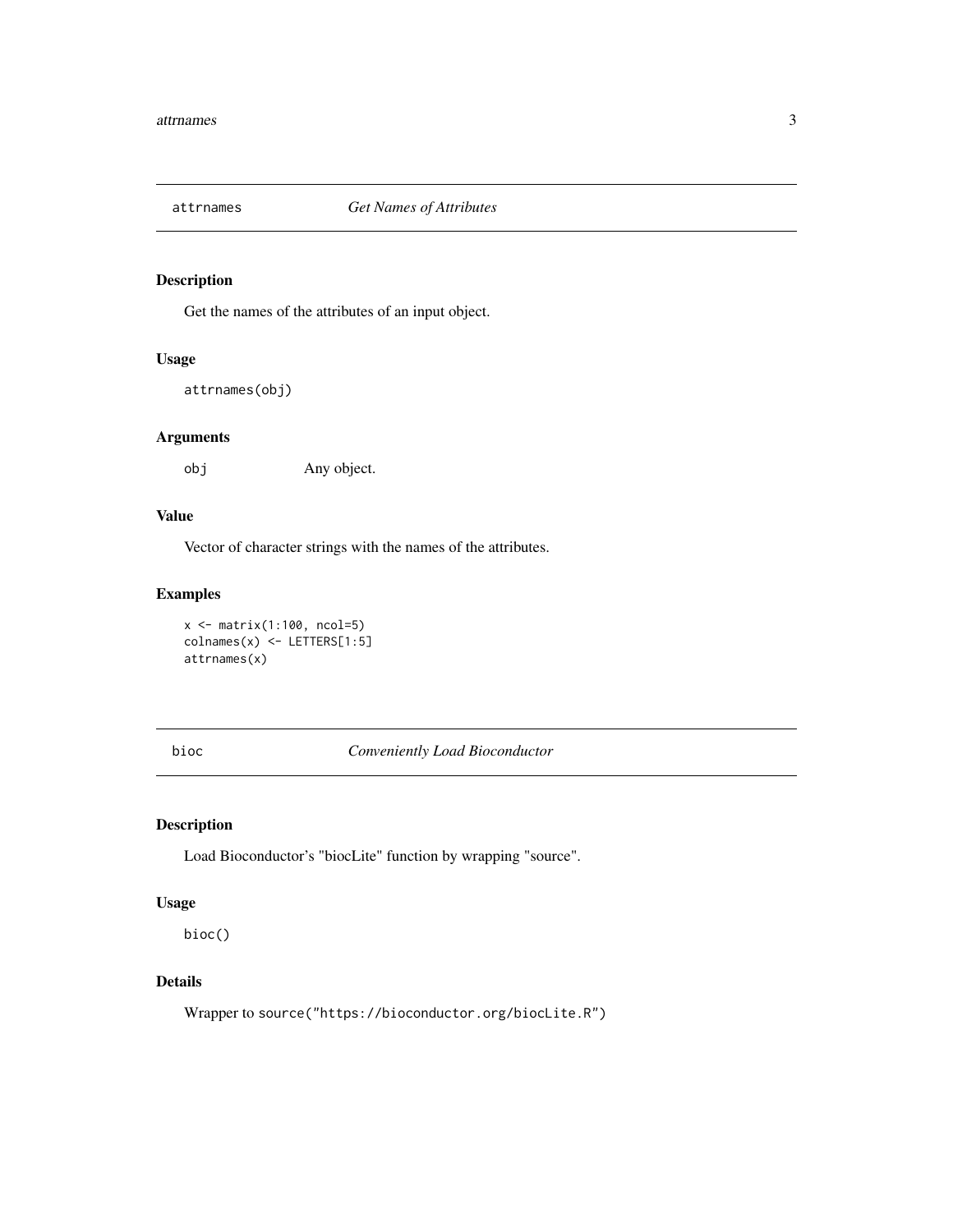<span id="page-3-0"></span>

Clear the screen with a call to [system](#page-0-0) and clear.

#### Usage

clear()

#### Details

This function is merely a call to system("clear")

#### Examples

## Not run: system("clear")

commas *Add Commas to a Large Number*

#### Description

Convert a number to a string, with commas inserted at every 3rd digit.

#### Usage

```
commas(numbers)
```
#### Arguments

numbers Vector of non-negative numbers (will be rounded to integers)

#### Value

Character string with numbers written like "5,771,009".

```
commas(c(2300, 9000, 21456, 987654890, 1256787, 345765, 1432))
```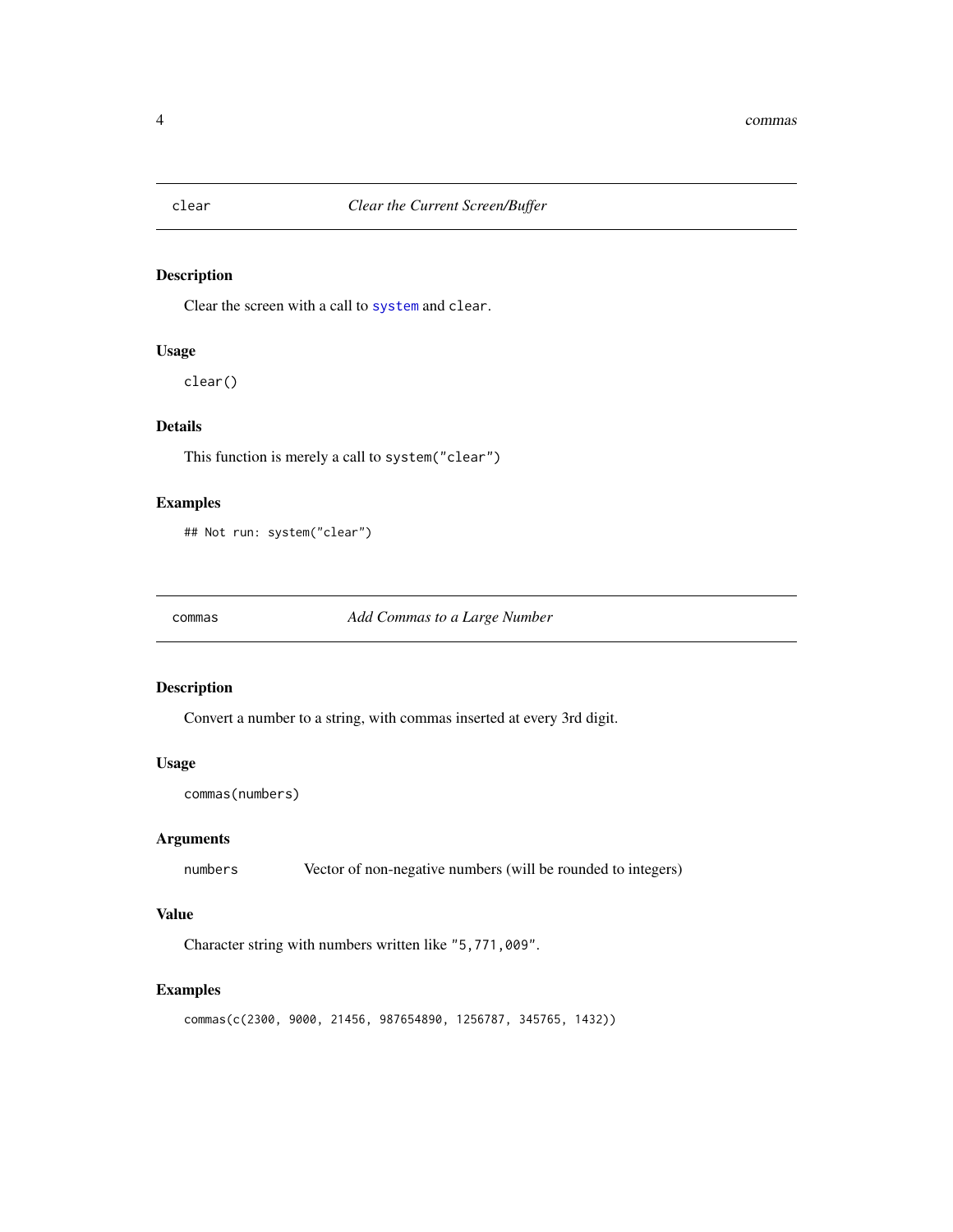<span id="page-4-0"></span>

Check whether two objects are the same, including patterns of NAs.

#### Usage

compFun(a, b)

#### Arguments

| a | An object of a given type.                     |
|---|------------------------------------------------|
| b | An object similar in type to that given above. |

#### Value

Boolean object with TRUE indicating an element is the same.

```
x \leq -c(5, 8, 9, NA, 3, NA)y <- c(5, 2, 9, 4, NA, NA)
compFun(x,y)
x \le matrix(rnorm(1000), ncol = 20)
x[sample(seq(along = x), 100)] \leftarrow NAall(compFun(x,x))
dim(compFun(x,x))
x \le - as.list(c(5, 8, 9, NA, 3, NA))
y \leftarrow as,list(y)sapply(compFun(x,y), function(a) sum(!a))
x \leftarrow as.data frame(x)y <- as.data.frame(y)
```

```
sum(!compFun(x,y))
```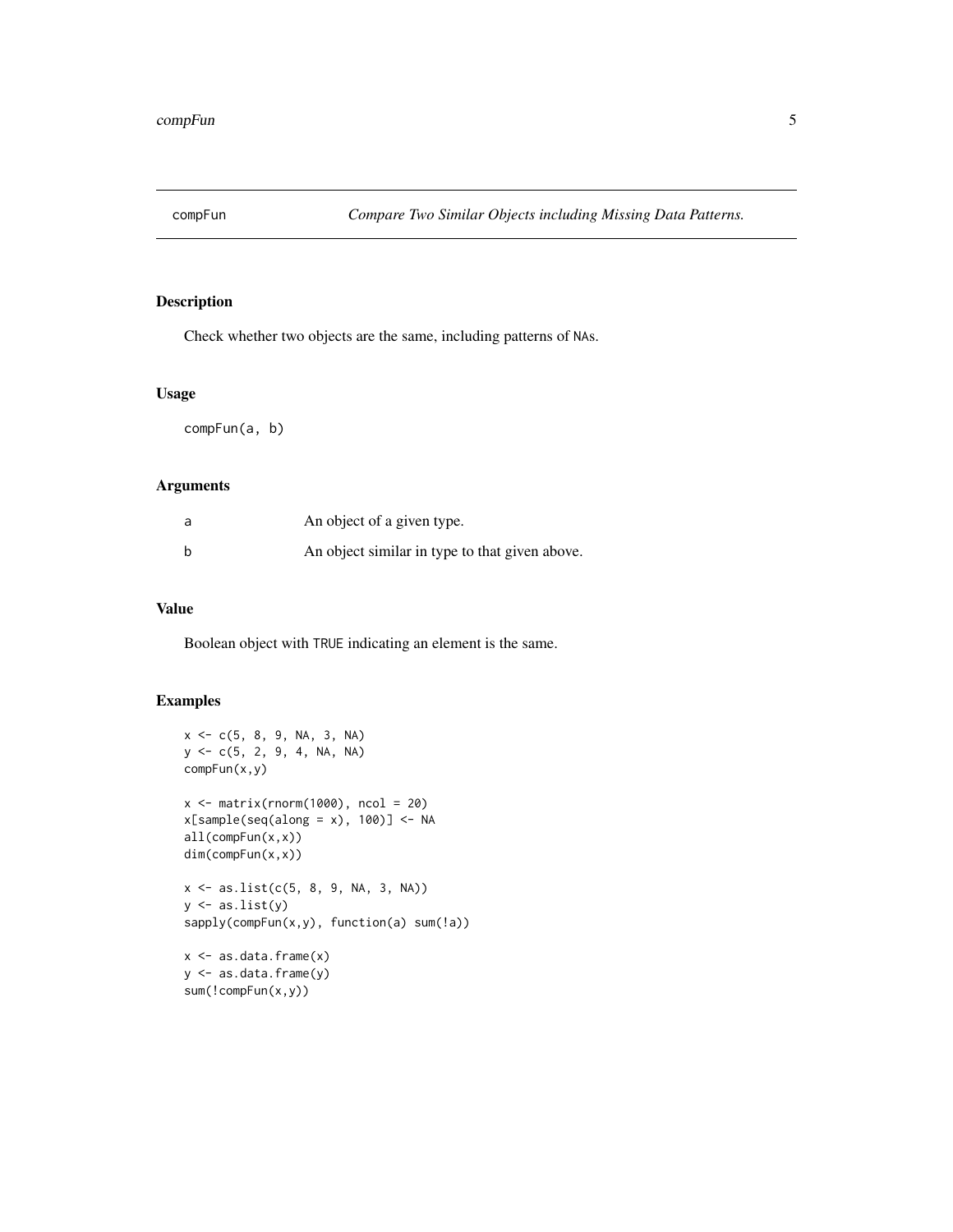<span id="page-5-0"></span>discrete\_by\_quantile *Discretize a vector*

#### Description

Discretizes a non-factor input vector and returns the result as numeric.

#### Usage

```
discrete_by_quantile(x)
```
#### Arguments

x A vector containing arbitrary data.

#### Value

A numeric vector with the data re-coded to based on the quantiles.

#### Examples

```
x < - rnorm(1000)
discrete_by_quantile(x)
```
exit *Exit R Without Saving*

#### Description

Exit R without saving workspace, using the ubiquitous UNIX syntax.

#### Usage

exit()

#### Details

This function is merely a call to q("no").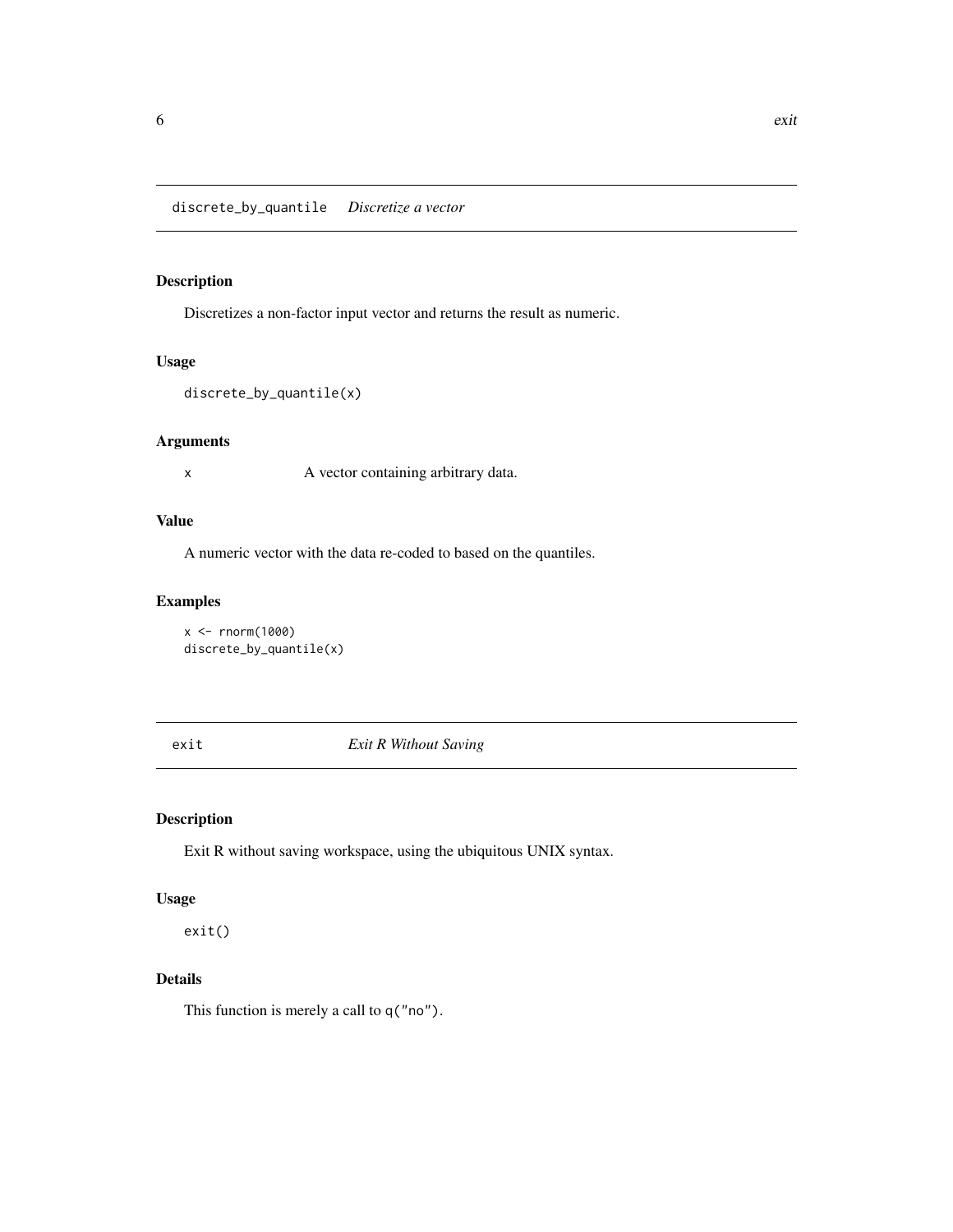<span id="page-6-0"></span>

Convert a factor with numeric levels to a non-factor (numeric).

#### Usage

factornum(x)

#### Arguments

x A vector containing a factor with numeric levels.

#### Value

The input factor made into a numeric vector.

#### Examples

```
x \le factor(c(3, 4, 9, 4, 9), levels = c(3,4,9))
factornum(x)
```
hweb *View HTML Version of Help Files*

#### Description

View the HTML version of a help file while running R from the terminal.

#### Usage

 $hweb(...)$ 

#### Arguments

... Help topics.

#### Details

Calls function [help](#page-0-0) using argument htmlhelp=TRUE.

#### See Also

[help](#page-0-0), [help.start](#page-0-0)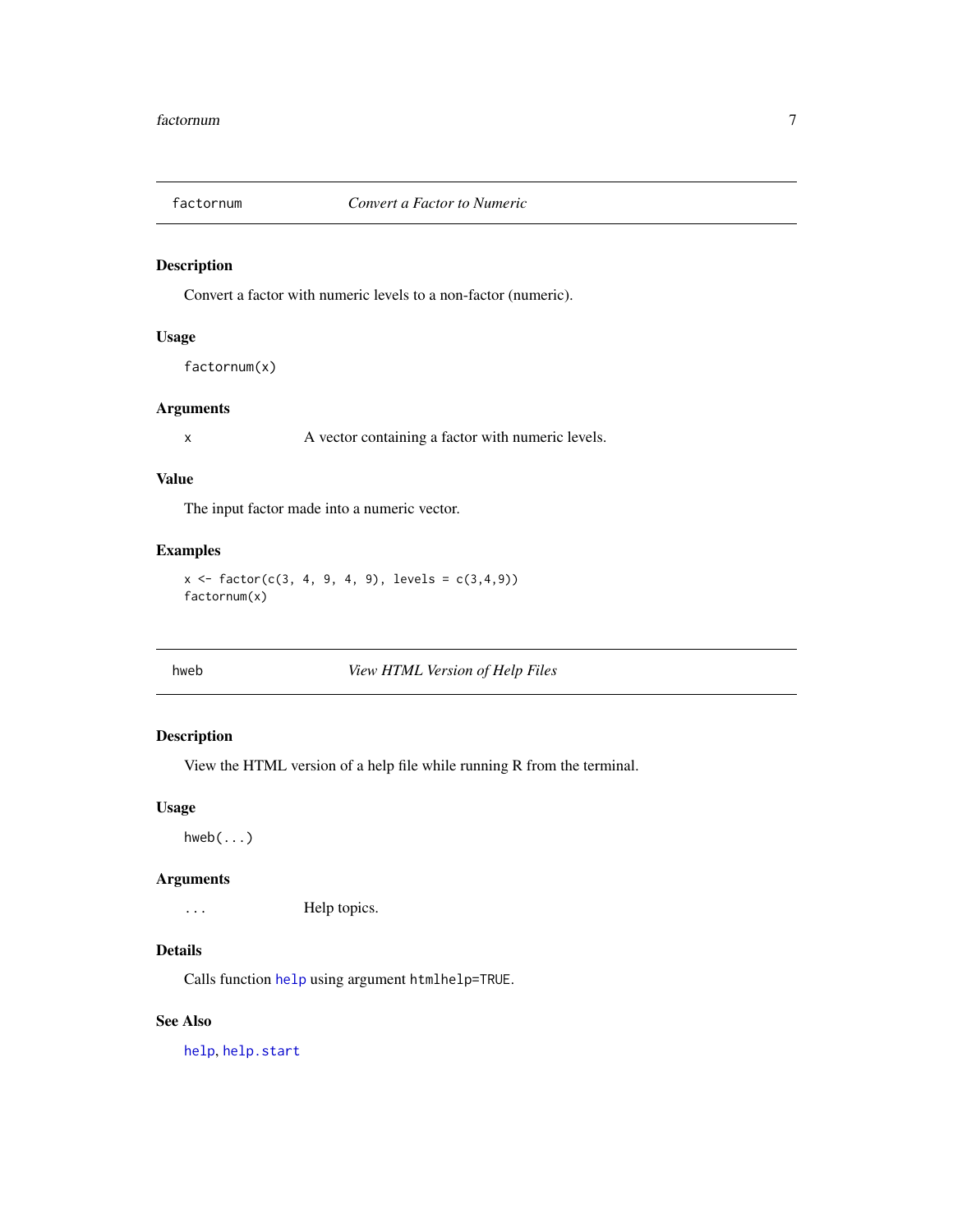#### <span id="page-7-0"></span>Examples

```
## Not run: hweb(read.table)
```
#### lmPlots\_gg *Linear Model Diagnostic Plots with ggplot2*

#### Description

Produce standard diagnostic plots for linear models using ggplot2.

#### Usage

lmPlots\_gg(model)

#### Arguments

model A linear model object produced by  $lm()$ .

#### Examples

n <- 100; x1 <- rnorm(n); y1 <- rnorm(n);  $limmod \leftarrow lm(y1 \sim x1)$ lmPlots\_gg(linmod)

```
miss_ind Add missingness indicators to existing data.frame
```
#### Description

Add indicator columns to a data.frame showing the pattern of missingness.

#### Usage

miss\_ind(data, prefix = "miss\_")

#### Arguments

| data   | A numeric vector or array.                    |
|--------|-----------------------------------------------|
| prefix | A string used to name the indicator variables |

## Value

An augmented data.frame with indicators for missingness patterns.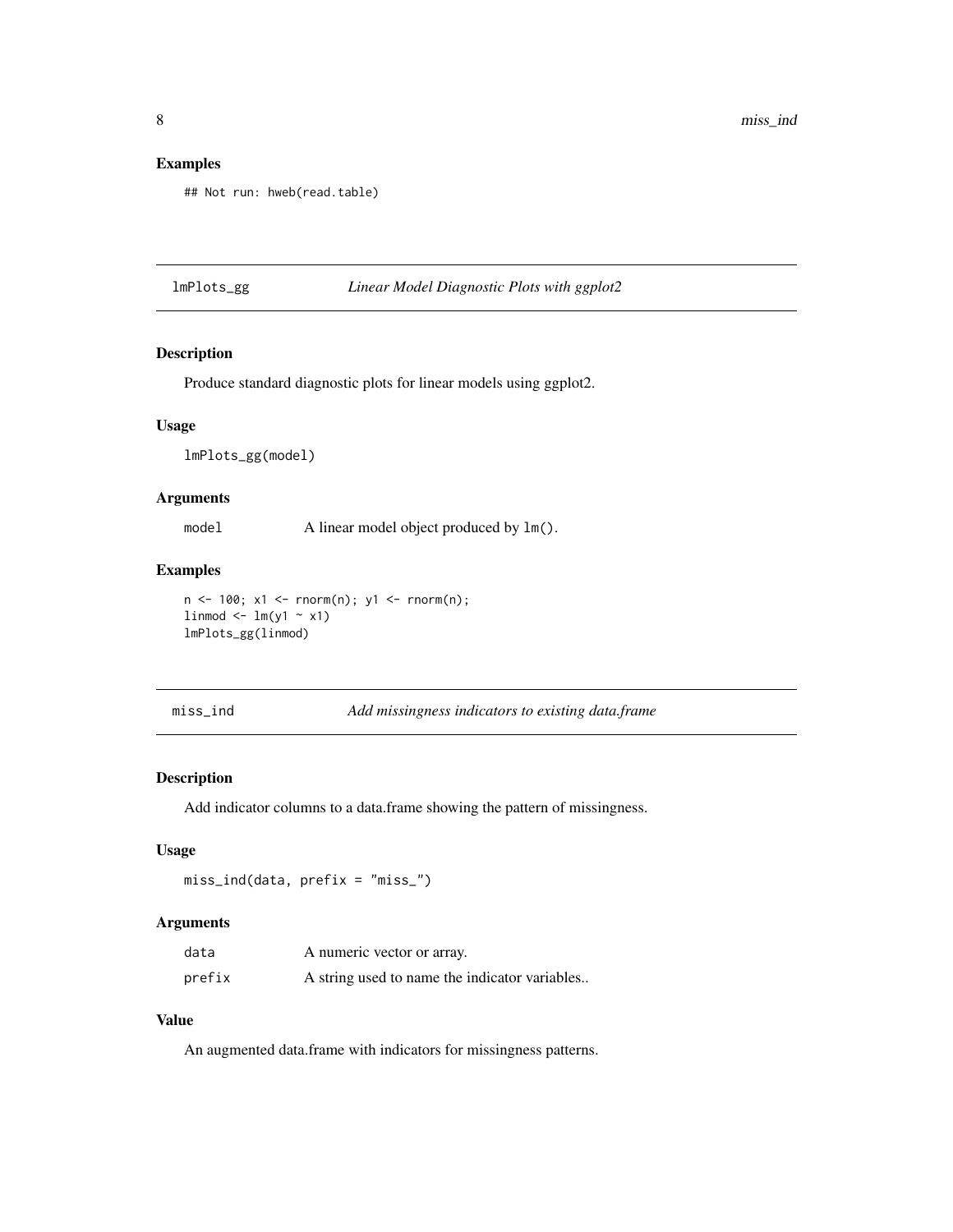<span id="page-8-0"></span>mse 1996 begin het die 19de eeu n.C. in die 19de eeu n.C. Soos ander die 19de eeu n.C. 19de eeu n.C. 19de eeu n.C. 19de eeu n.C. 19de eeu n.C. 19de eeu n.C. 19de eeu n.C. 19de eeu n.C. 19de eeu n.C. 19de eeu n.C. 19de eeu

#### Examples

```
data <- data.frame(cbind(rnorm(10), runif(10)))
data[sample(nrow(data), 3), 1] <- NA
data[sample(nrow(data), 4), 2] <- NA
data <- miss_ind(data)
```
#### mse *Mean Squared Error (MSE)*

#### Description

Easily compute the mean squared error for continuous predictions

#### Usage

mse(prediction, outcome)

#### Arguments

| prediction | A numeric vector of predictions.                |
|------------|-------------------------------------------------|
| outcome    | A numeric vector of outcomes actually observed. |

#### Examples

```
x < - rnorm(100)
y \le -x^2test_x < -rnorm(100)test_y <- test_x^2
mod \leftarrow glm(y \sim x)
pred <- predict(mod, newx = as.data.frame(test_x))
error < - mse(prediction = pred, outcome = test_y)
```
newpkg *New Package Skeleton*

#### Description

Generate a skeleton for new R packages by invoking a series of utilities from the Devtools package. This is merely a convenience utility for creating a new directory with minimal package contents.

#### Usage

 $newpkg(name = "new_pkg")$ 

#### Arguments

name - Character for the name of the new package, to be passed directly to devtools::create().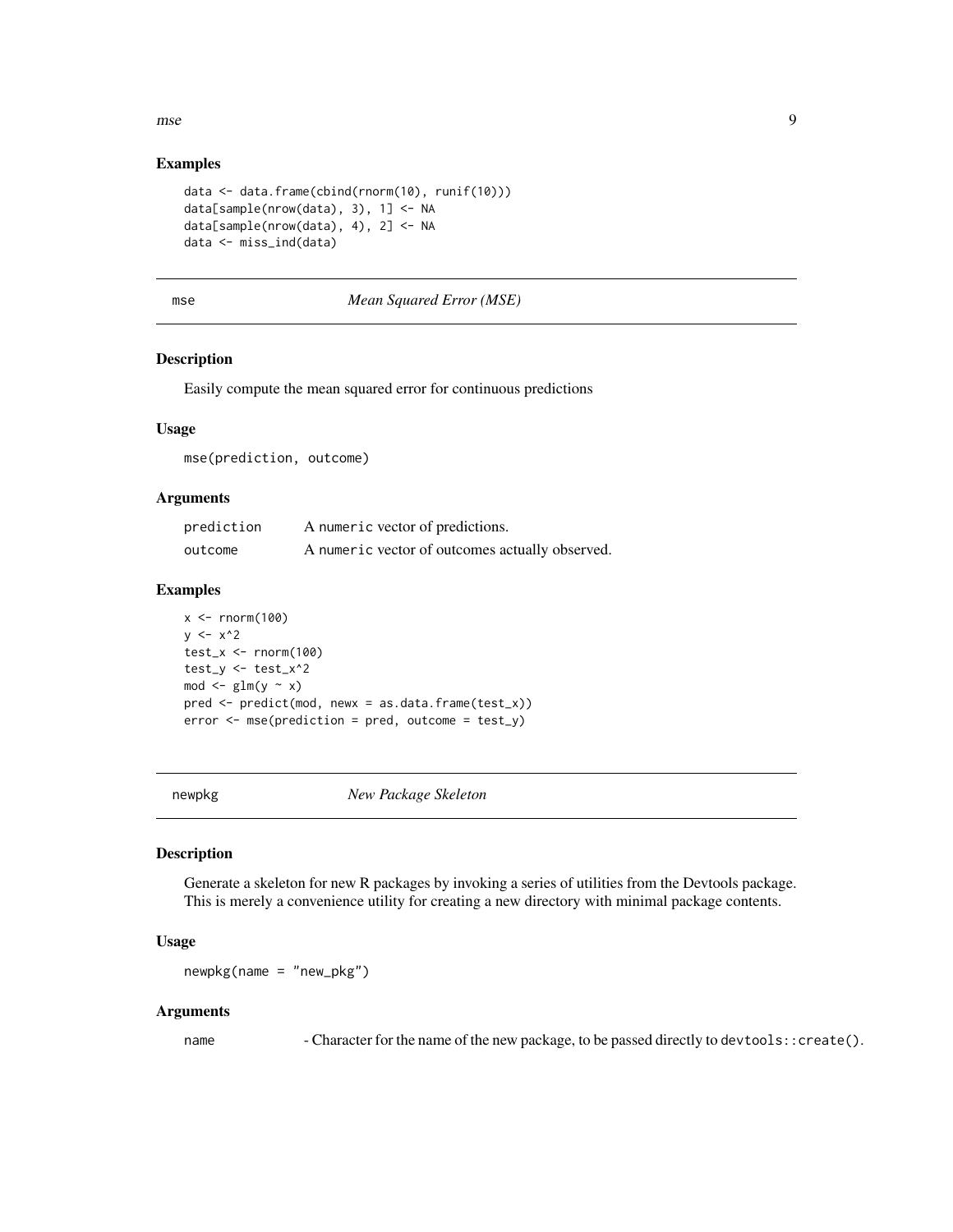<span id="page-9-0"></span>

Generate a skeleton for a data analysis project by calling ProjectTemplate

#### Usage

 $newproj(name = "ProjectTemplate", minimal = TRUE, ...)$ 

#### Arguments

| name     | (character) - the name to be given to the new project directory                                          |
|----------|----------------------------------------------------------------------------------------------------------|
| minimal  | (character) - option to set up only a minimal project directory, passed to ProjectTemplate:: create.proj |
| $\cdots$ | - options to be passed to ProjectTemplate:: create.project()                                             |

| obisizes |  |  |  |  |
|----------|--|--|--|--|
|          |  |  |  |  |

objsizes *Calculate Sizes of Objects in Workspace*

#### Description

Calculate the sizes of all of the objects in the workspace.

#### Usage

objsizes(obj, bysize = TRUE)

#### Arguments

| obi    | Vector of object names. If missing, pull out all object names. |
|--------|----------------------------------------------------------------|
| bysize | If TRUE, sort the objects from smallest to largest.            |

#### Details

Calls [object.size](#page-0-0) to get the sizes of a list of objects.

#### Value

A data frame with the only column being the size of each object in megabytes (Mb). The row names are the names of the objects.

```
print(output <- objsizes())
## Not run: sum(output)
```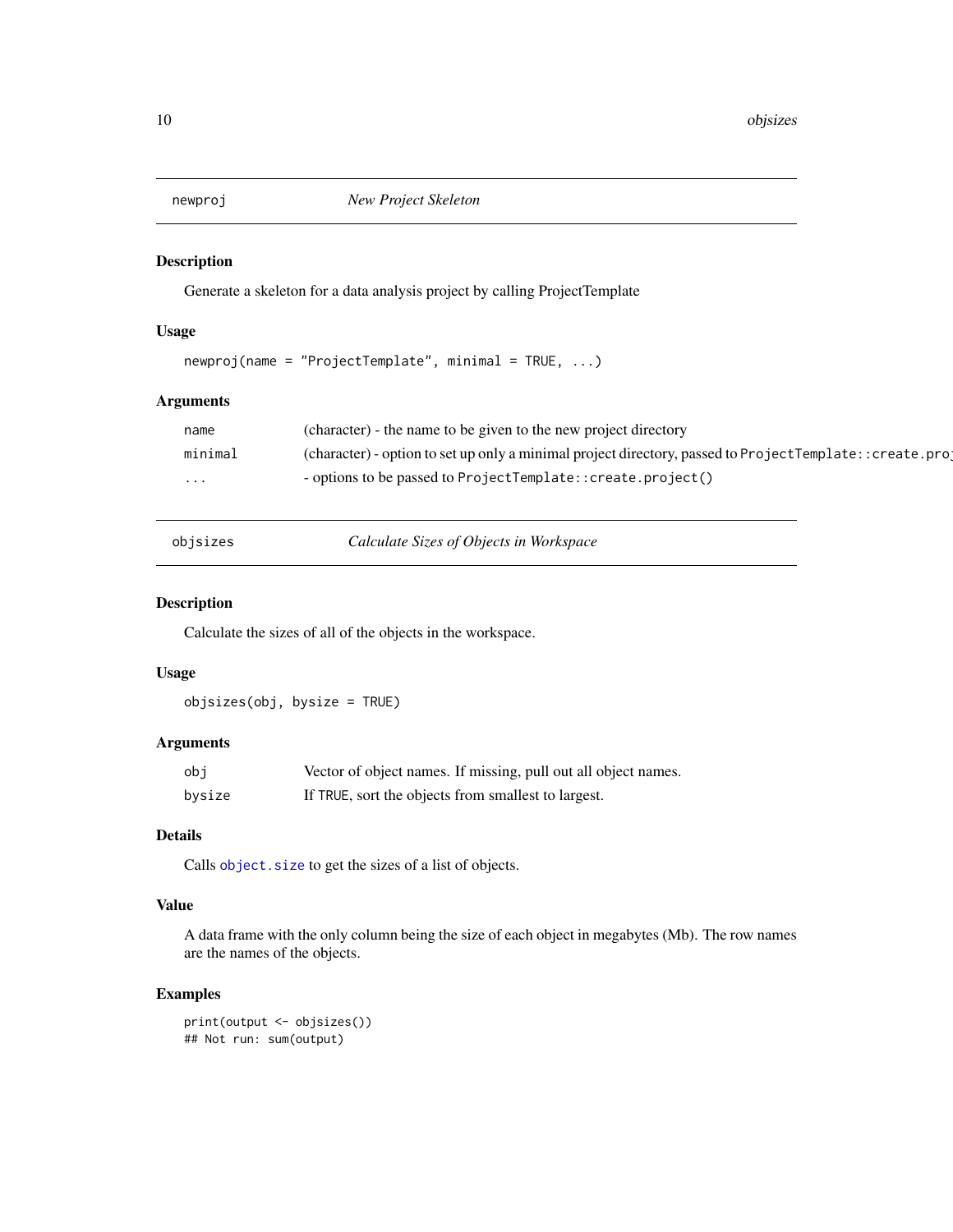<span id="page-10-0"></span>

Open a file using [system](#page-0-0) and open.

#### Usage

openfile(file)

#### Arguments

file File name (as character string).

#### Details

Open files from R by using the default operating system program.

#### Examples

## Not run: openfile("myplot.pdf")

qqPlot\_gg *Quantile-Quantile Plots with ggplot2*

#### Description

Produce standard quantile-quantile plots for modeling using ggplot2.

#### Usage

```
qqPlot_gg(x, distribution = "norm", ..., line.estimate = NULL,conf = 0.95, labels = names(x))
```
#### Arguments

| $\mathsf{x}$  | A numeric vector of residuals from a generalized linear model.    |
|---------------|-------------------------------------------------------------------|
| distribution  | The reference probability distribution for residuals.             |
| $\cdot$       | Any additional parameters to be passed to distribution functions. |
| line.estimate | Should quantiles be estimated, if so which quantiles?             |
| conf          | The confidence level to be used with confidence intervals.        |
| labels        | The names to be used when identifying points on the Q-Q plot.     |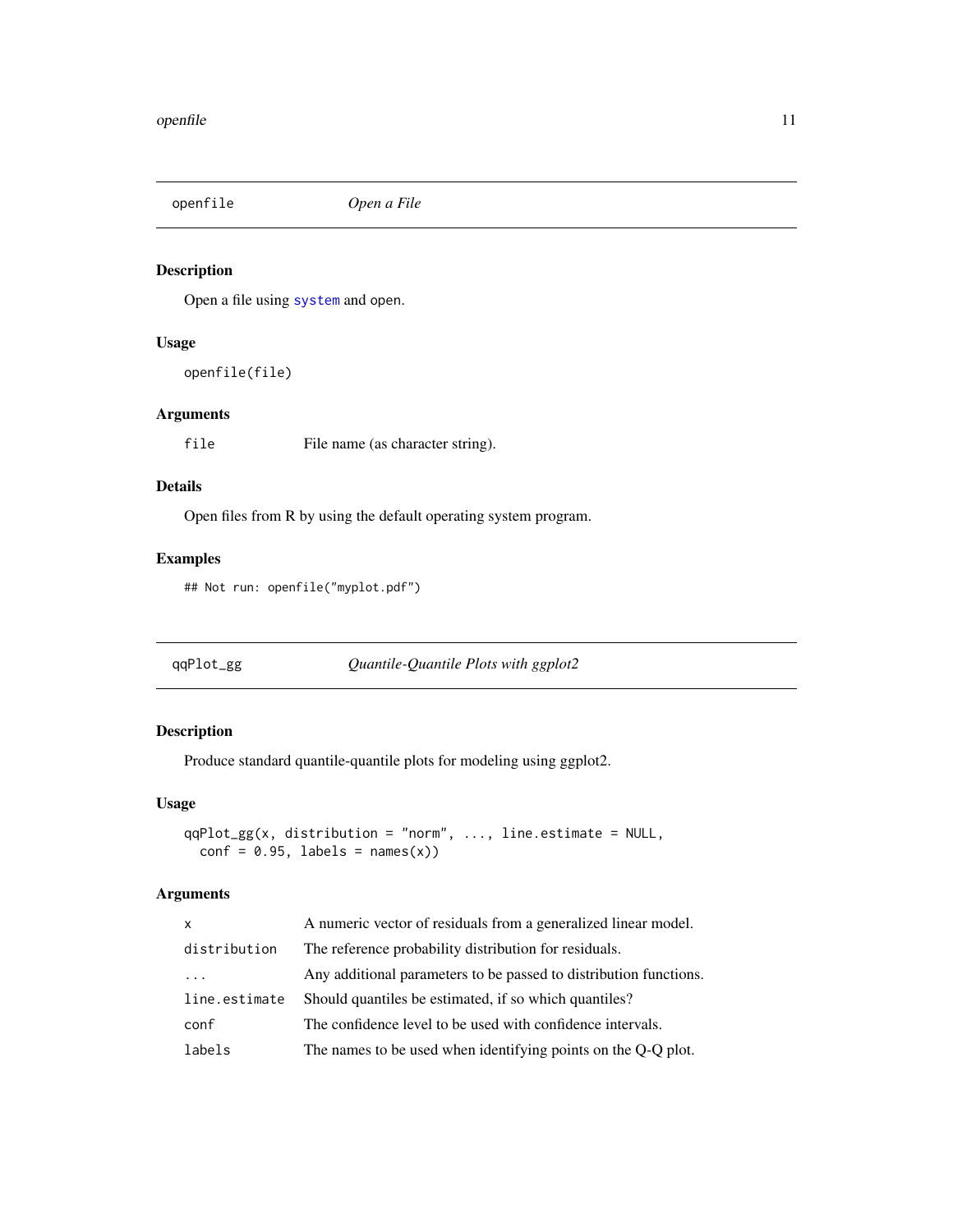#### Examples

```
n \le -100; x1 \le -rnorm(n); y1 \le -rnorm(n);
limmod \leftarrow lm(y1 \sim x1)x <- linmod$residuals
qqPlot_gg(x)
```
#### qrD *The QR decomposition of a matrix*

#### Description

Computes the QR decomposition of a matrix.

#### Usage

 $qrD(x, tol = 1e-07)$ 

#### Arguments

|     | A matrix whose QR decomposition is to be computed.           |
|-----|--------------------------------------------------------------|
| tol | The tolerance for finding linear dependence in columns of x. |

#### Details

Calls function [qr](#page-0-0) and returns more understandable output.

#### Value

A list of two matrices: Q and R.

#### See Also

[qr](#page-0-0)

#### Examples

```
hilbert <- function(n) { i <- 1:n; 1/outer(i-1,i,"+") }
h5 \leftarrow hilbert(5);qrD(h5)
```
<span id="page-11-0"></span> $12$  and  $q$ rD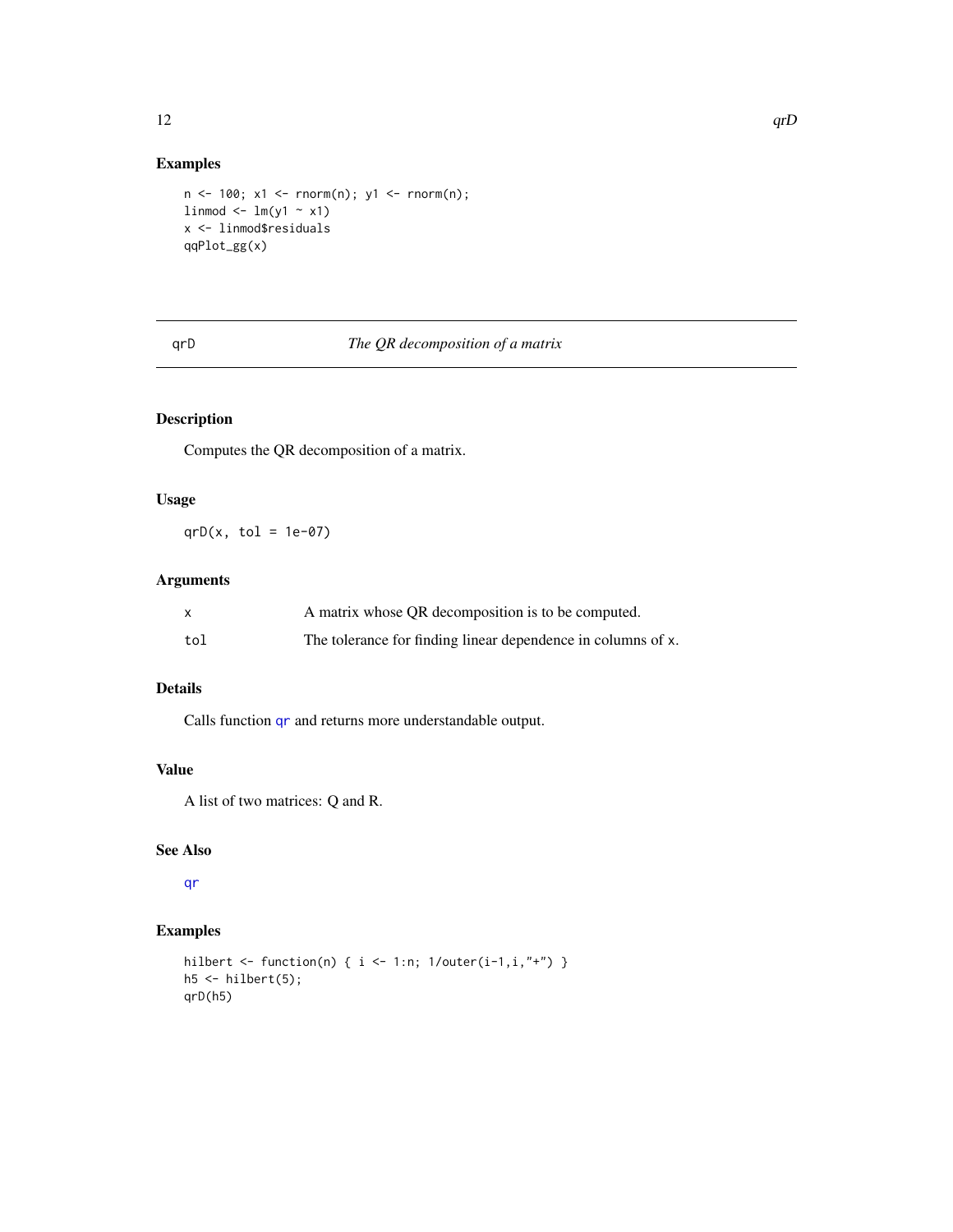<span id="page-12-0"></span>scale\_color\_nima *Nima's ggplot2 theme - supplement: scale\_color*

#### Description

Nima's ggplot2 theme scale\_color supplement: colors optimized via ColorBrewer

#### Usage

```
scale_color_nima(...)
```
#### Arguments

... **Passed to [ggplot](#page-0-0)** 

scale\_fill\_nima *Nima's ggplot2 theme - supplement: scale\_fill*

#### Description

Nima's ggplot2 theme scale\_fill supplement: colors optimized via ColorBrewer

#### Usage

scale\_fill\_nima(...)

#### Arguments

... **Passed to [ggplot](#page-0-0)** 

theme\_nima *Nima's ggplot2 theme*

#### Description

Nima's ggplot2 theme: white background, colors optimized

#### Usage

```
theme_nima(base_size = 14, base_family = "Helvetica")
nima_theme(base_size = 14, base_family = "Helvetica")
```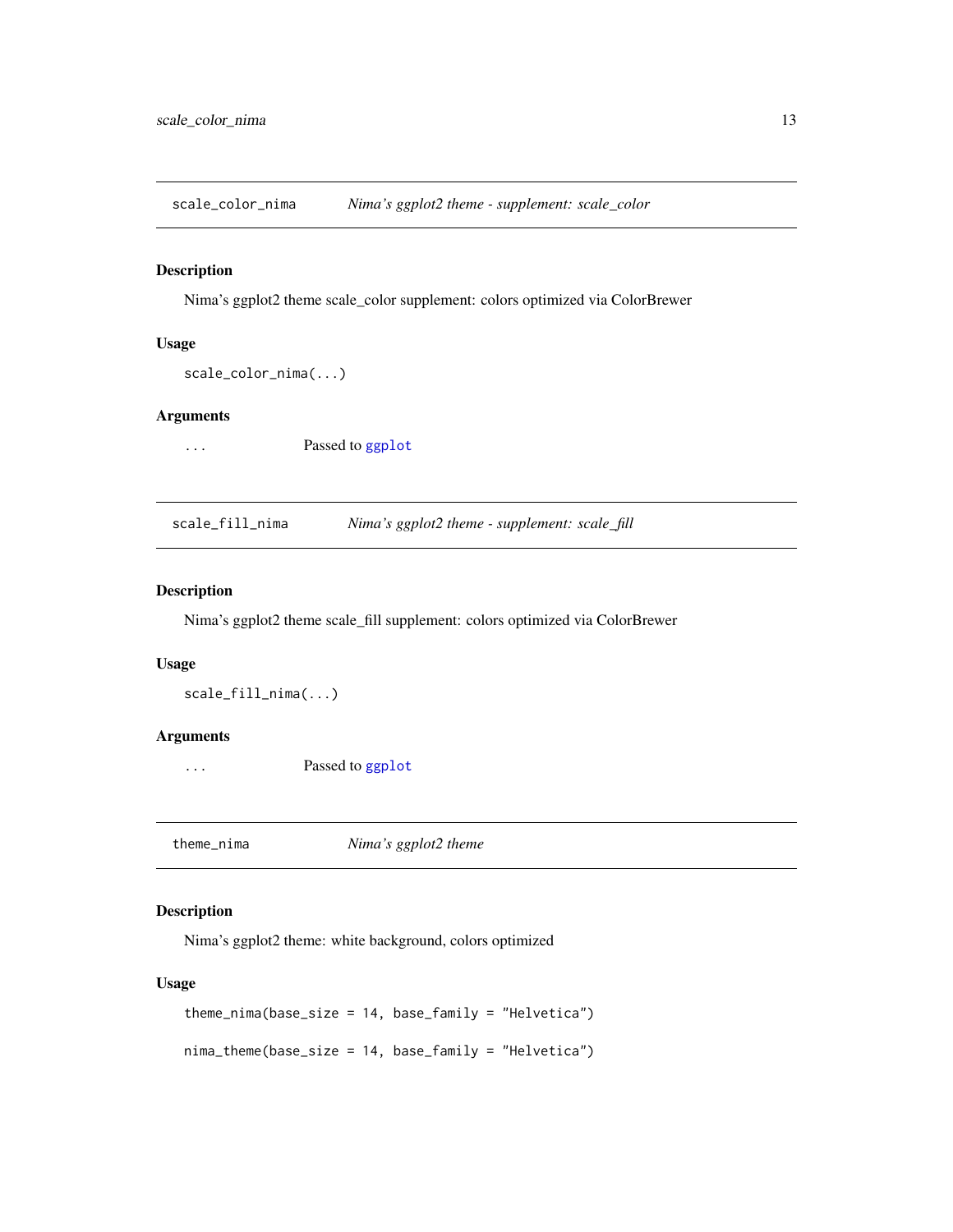#### <span id="page-13-0"></span>14 uniqlen

#### Arguments

| base size     | Base font size   |
|---------------|------------------|
| base_family   | Base font family |
| $\sim$ $\sim$ | Passed to theme  |

#### Value

An object as returned by [theme](#page-0-0)

#### See Also

[theme](#page-0-0)

#### Examples

```
library(ggplot2)
p \leftarrow \text{ggplot}(\text{mtcars}, \text{aes}(y = \text{mpg}, x = \text{disp}, \text{ color} = \text{factor}(cyl)))p <- p + geom_point() + scale_fill_nima() + scale_color_nima() + theme_nima()
p
```

| uniglen |  |  |
|---------|--|--|
|         |  |  |

#### **Find Number of Unique Values**

#### Description

Get the number of unique values in an input vector.

#### Usage

uniqlen(vec, na.rm = TRUE)

#### Arguments

| vec   | A vector of any type.           |
|-------|---------------------------------|
| na.rm | If TRUE, remove missing values. |

#### Value

Number of unique values.

```
x <- c(1, 3, 1, 1, NA, 2, 2, 3, NA, NA, 1, 3, 1)
uniqlen(x)
uniqlen(x, na.rm=FALSE)
```